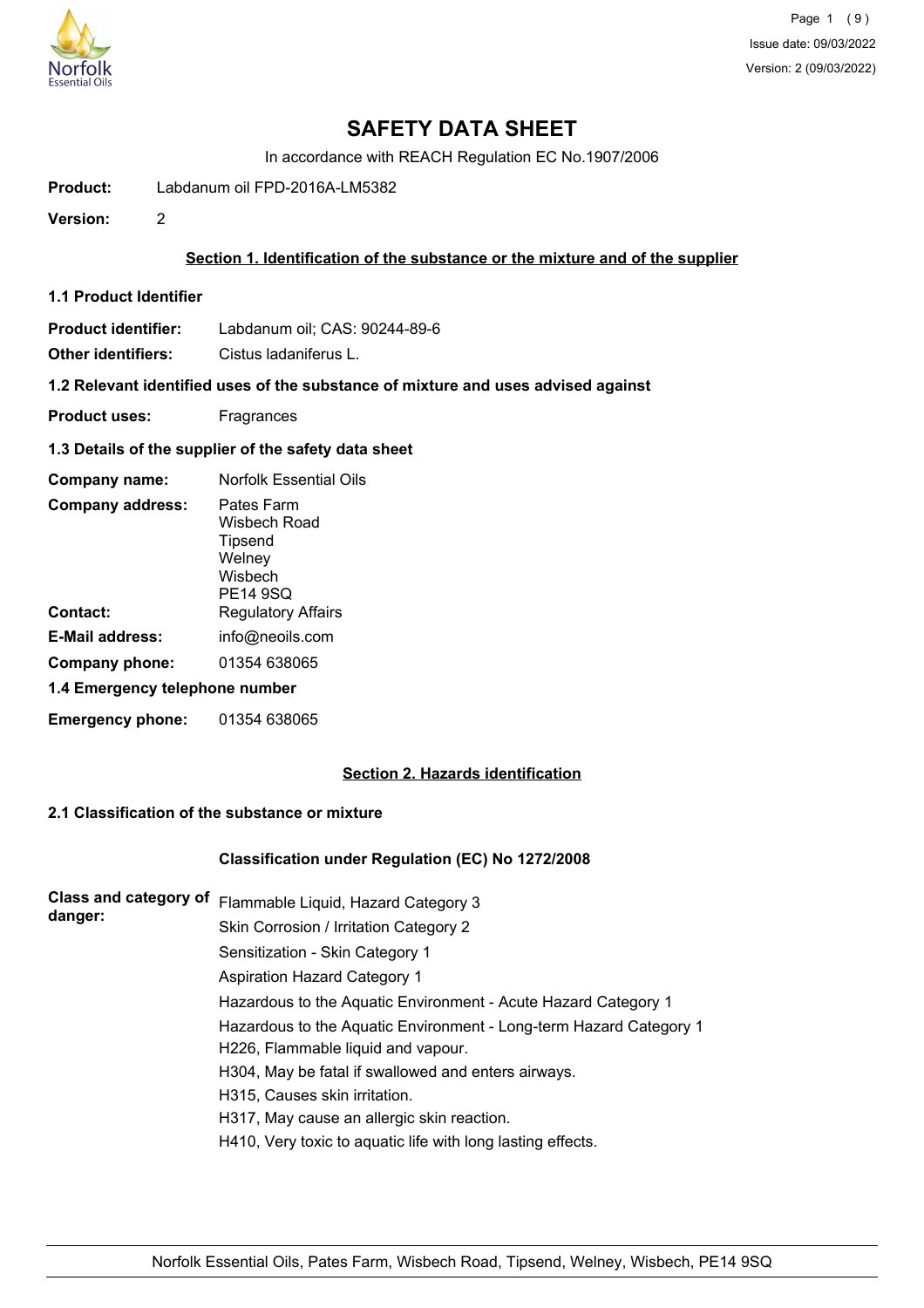

In accordance with REACH Regulation EC No.1907/2006

- **Product:** Labdanum oil FPD-2016A-LM5382
- **Version:** 2
- **2.2 Label elements**

|                                     | Classification under Regulation (EC) No 1272/2008                                                                                                                                                                                                                                                                                                                                                                                                                                                                                                                                                                                                                                                                                                                                                                                                                                                                                                                                                                                                                                                                                                                                                                                                                                                                                                                                         |
|-------------------------------------|-------------------------------------------------------------------------------------------------------------------------------------------------------------------------------------------------------------------------------------------------------------------------------------------------------------------------------------------------------------------------------------------------------------------------------------------------------------------------------------------------------------------------------------------------------------------------------------------------------------------------------------------------------------------------------------------------------------------------------------------------------------------------------------------------------------------------------------------------------------------------------------------------------------------------------------------------------------------------------------------------------------------------------------------------------------------------------------------------------------------------------------------------------------------------------------------------------------------------------------------------------------------------------------------------------------------------------------------------------------------------------------------|
| Signal word:                        | Danger                                                                                                                                                                                                                                                                                                                                                                                                                                                                                                                                                                                                                                                                                                                                                                                                                                                                                                                                                                                                                                                                                                                                                                                                                                                                                                                                                                                    |
| <b>Hazard statements:</b>           | H226, Flammable liquid and vapour.<br>H304, May be fatal if swallowed and enters airways.<br>H315, Causes skin irritation.<br>H317, May cause an allergic skin reaction.<br>H410, Very toxic to aquatic life with long lasting effects.                                                                                                                                                                                                                                                                                                                                                                                                                                                                                                                                                                                                                                                                                                                                                                                                                                                                                                                                                                                                                                                                                                                                                   |
| <b>M</b> factor:                    | None                                                                                                                                                                                                                                                                                                                                                                                                                                                                                                                                                                                                                                                                                                                                                                                                                                                                                                                                                                                                                                                                                                                                                                                                                                                                                                                                                                                      |
| <b>Supplemental</b><br>Information: | None                                                                                                                                                                                                                                                                                                                                                                                                                                                                                                                                                                                                                                                                                                                                                                                                                                                                                                                                                                                                                                                                                                                                                                                                                                                                                                                                                                                      |
| <b>Precautionary</b><br>statements: | P210, Keep away from heat, sparks, open flames and hot surfaces. - No smoking.<br>P233, Keep container tightly closed.<br>P240, Ground/bond container and receiving equipment.<br>P241, Use explosion-proof electrical, ventilating and lighting equipment.<br>P242, Use only non-sparking tools.<br>P243, Take precautionary measures against static discharge.<br>P261, Avoid breathing vapour or dust.<br>P264, Wash hands and other contacted skin thoroughly after handling.<br>P272, Contaminated work clothing should not be allowed out of the workplace.<br>P273, Avoid release to the environment.<br>P280, Wear protective gloves/eye protection/face protection.<br>P301/310, IF SWALLOWED: Immediately call a POISON CENTER or doctor/physician.<br>P303/361/353, IF ON SKIN (or hair): Remove/take off immediately all contaminated clothing.<br>Rinse skin with water/shower.<br>P331, Do not induce vomiting.<br>P333/313, If skin irritation or rash occurs: Get medical advice/attention.<br>P362, Take off contaminated clothing and wash before reuse.<br>P370/378, In case of fire: Use carbon dioxide, dry chemical, foam for extinction.<br>P391, Collect spillage.<br>P403/235, Store in a well-ventilated place. Keep cool.<br>P405, Store locked up.<br>P501, Dispose of contents/container to approved disposal site, in accordance with local<br>regulations. |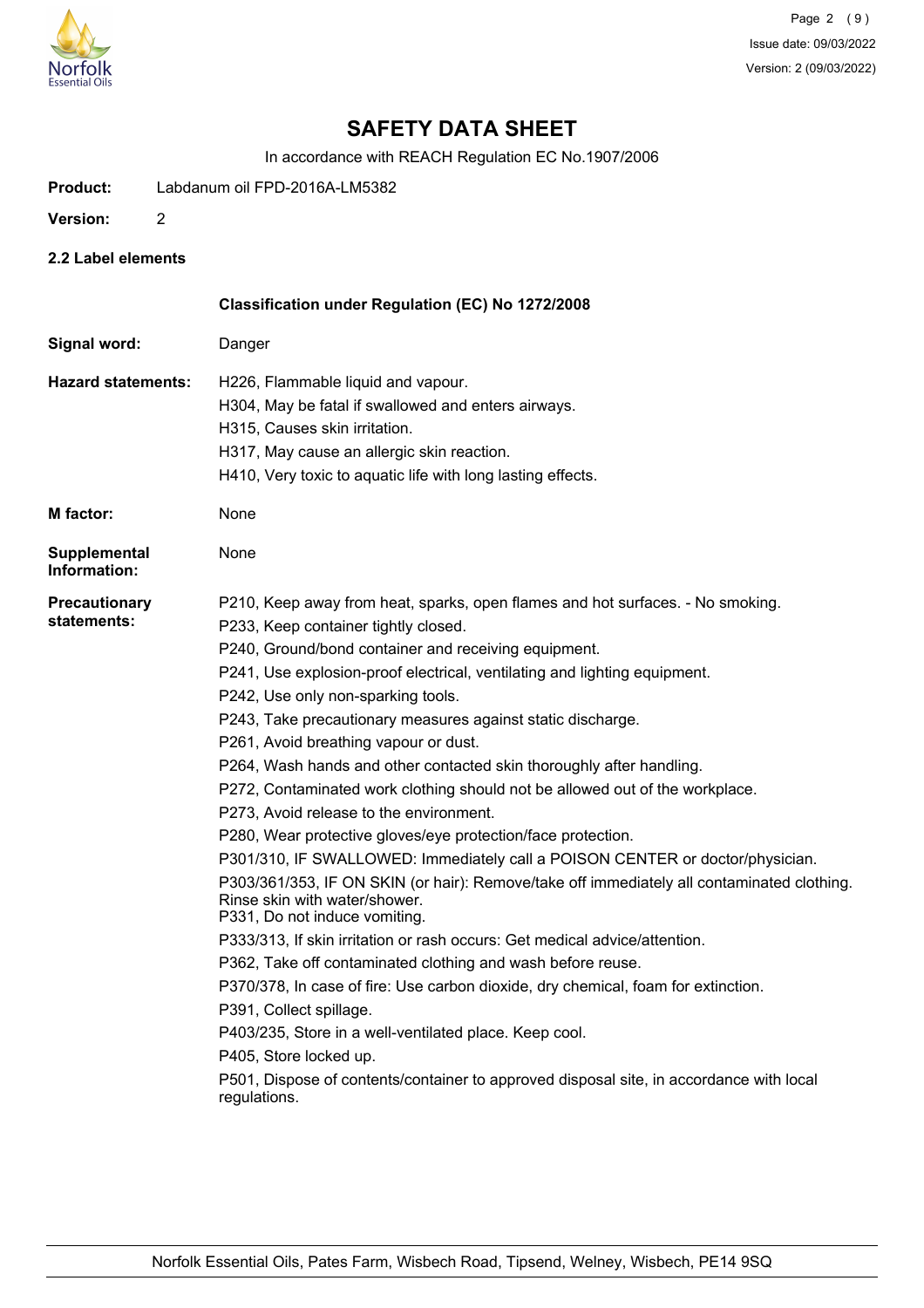

In accordance with REACH Regulation EC No.1907/2006



## **Section 3. Composition / information on ingredients**

#### **3.1 Substances**

**Product identifier:** Labdanum oil; CAS: 90244-89-6

#### **Contains:**

| <b>Name</b>           | <b>CAS</b> | <b>EC</b> | <b>REACH Registration</b><br>No. | $\%$      | <b>Classification for</b><br>(CLP) 1272/2008                                                                                        |
|-----------------------|------------|-----------|----------------------------------|-----------|-------------------------------------------------------------------------------------------------------------------------------------|
| alpha-Pinene          | 80-56-8    | 201-291-9 |                                  | 20-<50%   | Flam. Lig. 3-Skin Irrit.<br>2-Skin Sens. 1B-Asp.<br>Tox 1-Aquatic Acute 1-<br>Aquatic Chronic 1;<br>H226-H304-H315-<br>H317-H410,-  |
| Camphene              | 79-92-5    | 201-234-8 |                                  | $5 - 10%$ | Flam. Lig. 3-Flam. Sol.<br>2-Aquatic Acute 1-<br>Aquatic Chronic 1;<br>H226-H228-H410.-                                             |
| Eucalyptol            | 470-82-6   | 207-431-5 |                                  | $1 - 5%$  | Flam. Liq. 3-Skin Sens.<br>1B:H226-H317.-                                                                                           |
| Terpinolene           | 586-62-9   | 209-578-0 |                                  | 1-<5%     | Skin Sens. 1B-Asp. Tox<br>1-Aquatic Acute 1-<br>Aquatic Chronic 1;<br>H304-H317-H410.-                                              |
| dl-Limonene (racemic) | 138-86-3   | 205-341-0 |                                  | 1-<5%     | Flam. Liq. 3-Skin Irrit.<br>2-Skin Sens. 1B-Asp.<br>Tox 1-Aquatic Acute 1-<br>Aquatic Chronic 1;<br>H226-H304-H315-<br>IH317-H410.- |
| lp-Mentha-1,4-diene   | 99-85-4    | 202-794-6 |                                  | $1 - 5%$  | Flam. Liq. 3-Asp. Tox 1;<br>H226-H304,-                                                                                             |

## **Section 4. First-aid measures**

## **4.1 Description of first aid measures**

**Inhalation:** Remove from exposure site to fresh air, keep at rest, and obtain medical attention. **Eye exposure:** Flush immediately with water for at least 15 minutes. Contact physician if symptoms persist. **Skin exposure:** IF ON SKIN (or hair): Remove/take off immediately all contaminated clothing. Rinse skin with water/shower.

Norfolk Essential Oils, Pates Farm, Wisbech Road, Tipsend, Welney, Wisbech, PE14 9SQ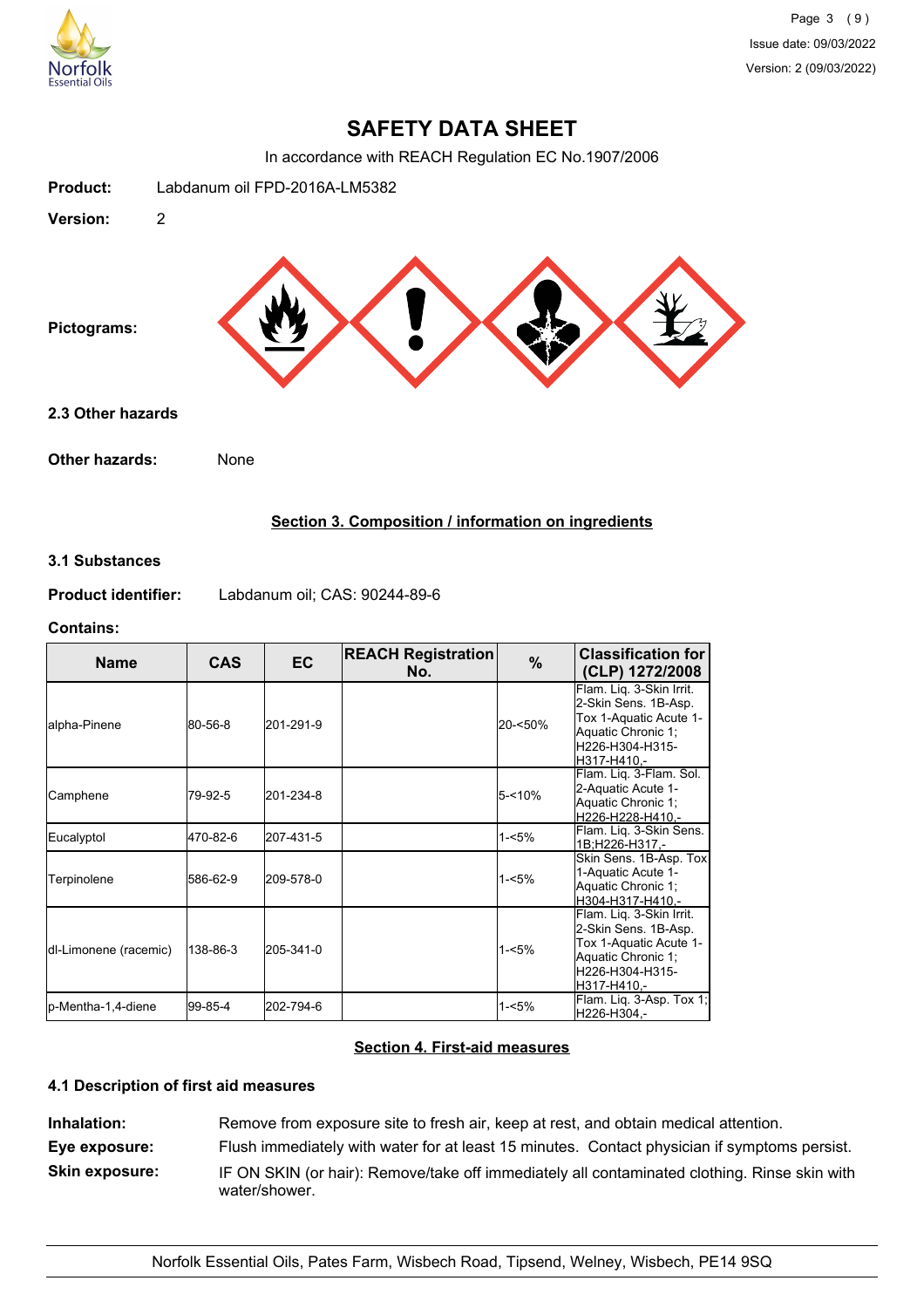

Page 4 (9) Issue date: 09/03/2022 Version: 2 (09/03/2022)

## **SAFETY DATA SHEET**

In accordance with REACH Regulation EC No.1907/2006

**Product:** Labdanum oil FPD-2016A-LM5382

**Version:** 2

**Ingestion:** IF SWALLOWED: Immediately call a POISON CENTER or doctor/physician.

### **4.2 Most important symptoms and effects, both acute and delayed**

May be fatal if swallowed and enters airways. Causes skin irritation. May cause an allergic skin reaction.

### **4.3 Indication of any immediate medical attention and special treatment needed**

None expected, see Section 4.1 for further information.

### **SECTION 5: Firefighting measures**

### **5.1 Extinguishing media**

Suitable media: Carbon dioxide, Dry chemical, Foam.

#### **5.2 Special hazards arising from the substance or mixture**

In case of fire, may be liberated: Carbon monoxide, Unidentified organic compounds.

### **5.3 Advice for fire fighters:**

In case of insufficient ventilation, wear suitable respiratory equipment.

### **Section 6. Accidental release measures**

#### **6.1 Personal precautions, protective equipment and emergency procedures:**

Avoid inhalation. Avoid contact with skin and eyes. See protective measures under Section 7 and 8.

#### **6.2 Environmental precautions:**

Keep away from drains, surface and ground water, and soil.

#### **6.3 Methods and material for containment and cleaning up:**

Remove ignition sources. Provide adequate ventilation. Avoid excessive inhalation of vapours. Contain spillage immediately by use of sand or inert powder. Dispose of according to local regulations.

## **6.4 Reference to other sections:**

Also refer to sections 8 and 13.

### **Section 7. Handling and storage**

#### **7.1 Precautions for safe handling:**

Keep away from heat, sparks, open flames and hot surfaces. - No smoking.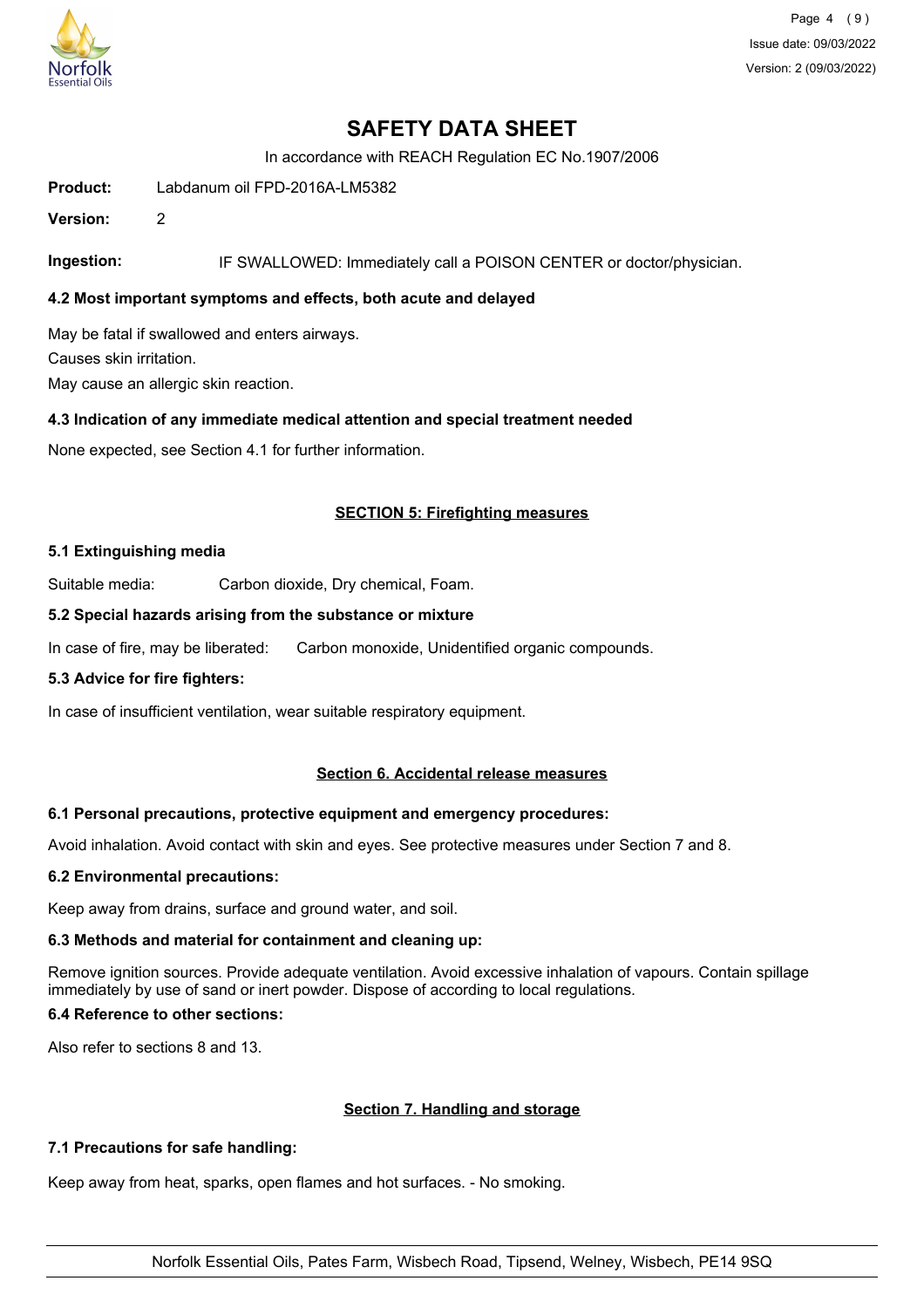

Page 5 (9) Issue date: 09/03/2022 Version: 2 (09/03/2022)

# **SAFETY DATA SHEET**

In accordance with REACH Regulation EC No.1907/2006

**Product:** Labdanum oil FPD-2016A-LM5382

**Version:** 2

## **7.2 Conditions for safe storage, including any incompatibilities:**

Ground/bond container and receiving equipment. Use only non-sparking tools. Take precautionary measures against static discharge.

### **7.3 Specific end use(s):**

Fragrances: Use in accordance with good manufacturing and industrial hygiene practices.

### **Section 8. Exposure controls/personal protection**

#### **8.1 Control parameters**

Workplace exposure limits: Not Applicable

### **8.2 Exposure Controls**

#### **Eye / Skin Protection**

Wear protective gloves/eye protection/face protection

#### **Respiratory Protection**

Under normal conditions of use and where adequate ventilation is available to prevent build up of excessive vapour, this material should not require special engineering controls. However, in conditions of high or prolonged use, or high temperature or other conditions which increase exposure, the following engineering controls can be used to minimise exposure to personnel: a) Increase ventilation of the area with local exhaust ventilation. b) Personnel can use an approved, appropriately fitted respirator with organic vapour cartridge or canisters and particulate filters. c) Use closed systems for transferring and processing this material.

Also refer to Sections 2 and 7.

### **Section 9. Physical and chemical properties**

#### **9.1 Information on basic physical and chemical properties**

| Appearance:                                   | Not determined                               |
|-----------------------------------------------|----------------------------------------------|
| Odour:                                        | Not determined                               |
| <b>Odour threshold:</b>                       | Not determined                               |
| pH:                                           | Not determined                               |
| Melting point / freezing point:               | Not determined                               |
| Initial boiling point / range:                | Not determined                               |
| <b>Flash point:</b>                           | 49 $^{\circ}$ C                              |
| <b>Evaporation rate:</b>                      | Not determined                               |
| Flammability (solid, gas):                    | Not determined                               |
| Upper/lower flammability or explosive limits: | Product does not present an explosion hazard |
| Vapour pressure:                              | Not determined                               |
| Vapour density:                               | Not determined                               |
| <b>Relative density:</b>                      | Not determined                               |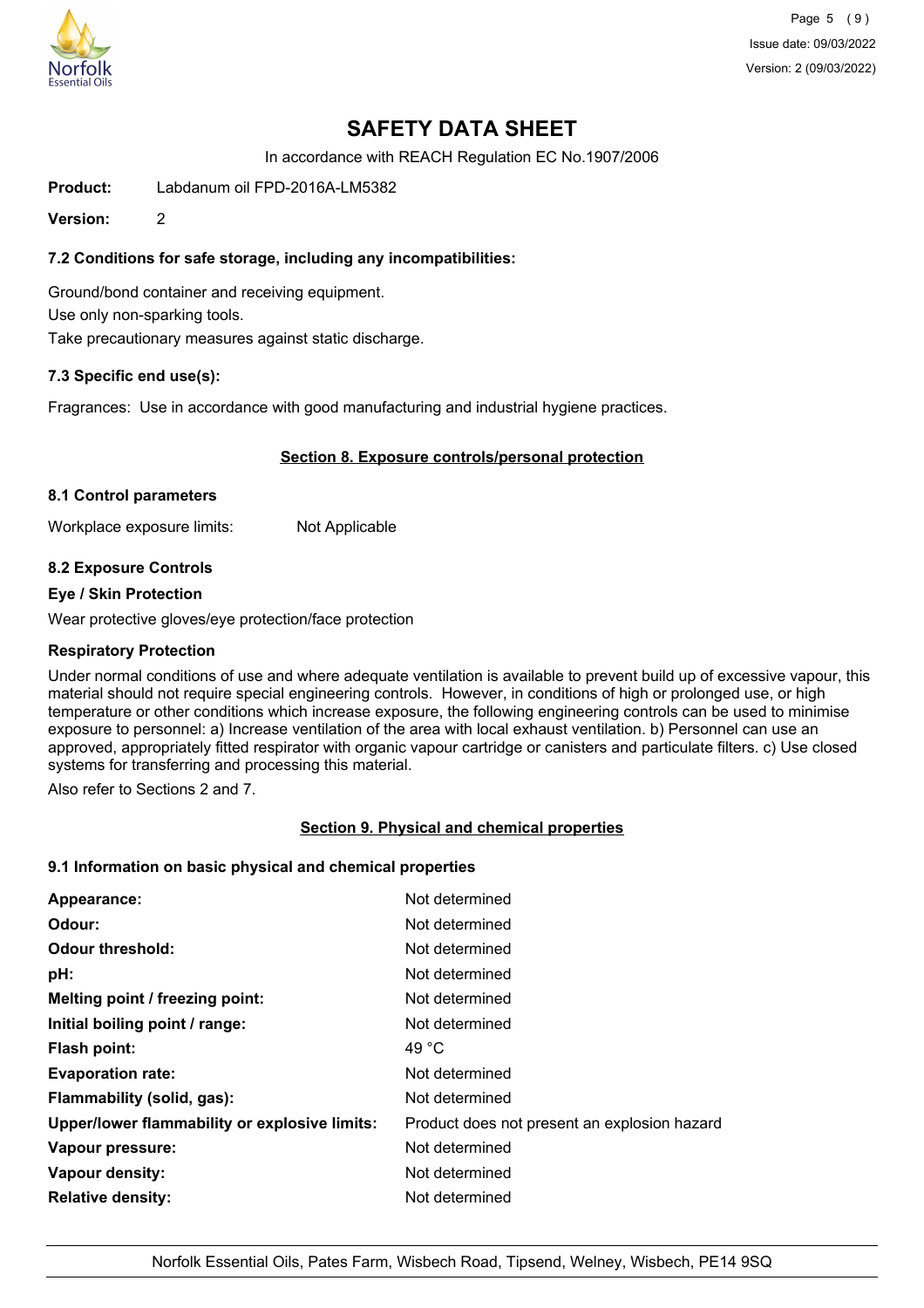

Page 6 (9) Issue date: 09/03/2022 Version: 2 (09/03/2022)

# **SAFETY DATA SHEET**

In accordance with REACH Regulation EC No.1907/2006

**Product:** Labdanum oil FPD-2016A-LM5382

**Version:** 2

| Solubility(ies):                        | Not determined |
|-----------------------------------------|----------------|
| Partition coefficient: n-octanol/water: | Not determined |
| <b>Auto-ignition temperature:</b>       | Not determined |
| <b>Decomposition temperature:</b>       | Not determined |
| <b>Viscosity:</b>                       | Not determined |
| <b>Explosive properties:</b>            | Not expected   |
| <b>Oxidising properties:</b>            | Not expected   |
|                                         |                |

**9.2 Other information:** None available

### **Section 10. Stability and reactivity**

#### **10.1 Reactivity:**

Presents no significant reactivity hazard, by itself or in contact with water.

## **10.2 Chemical stability:**

Good stability under normal storage conditions.

## **10.3 Possibility of hazardous reactions:**

Not expected under normal conditions of use.

## **10.4 Conditions to avoid:**

Avoid extreme heat.

## **10.5 Incompatible materials:**

Avoid contact with strong acids, alkalis or oxidising agents.

### **10.6 Hazardous decomposition products:**

Not expected.

### **Section 11. Toxicological information**

### **11.1 Information on toxicological effects**

| <b>Acute Toxicity:</b>                    | Based on available data the classification criteria are not met. |
|-------------------------------------------|------------------------------------------------------------------|
| <b>Acute Toxicity Oral</b>                | >5000                                                            |
| <b>Acute Toxicity Dermal</b>              | Not Applicable                                                   |
| <b>Acute Toxicity Inhalation</b>          | Not Available                                                    |
| <b>Skin corrosion/irritation:</b>         | Skin Corrosion / Irritation Category 2                           |
| Serious eye damage/irritation:            | Based on available data the classification criteria are not met. |
| <b>Respiratory or skin sensitisation:</b> | Sensitization - Skin Category 1                                  |
| Germ cell mutagenicity:                   | Based on available data the classification criteria are not met. |
| <b>Carcinogenicity:</b>                   | Based on available data the classification criteria are not met. |
| <b>Reproductive toxicity:</b>             | Based on available data the classification criteria are not met. |
| <b>STOT-single exposure:</b>              | Based on available data the classification criteria are not met. |
| <b>STOT-repeated exposure:</b>            | Based on available data the classification criteria are not met. |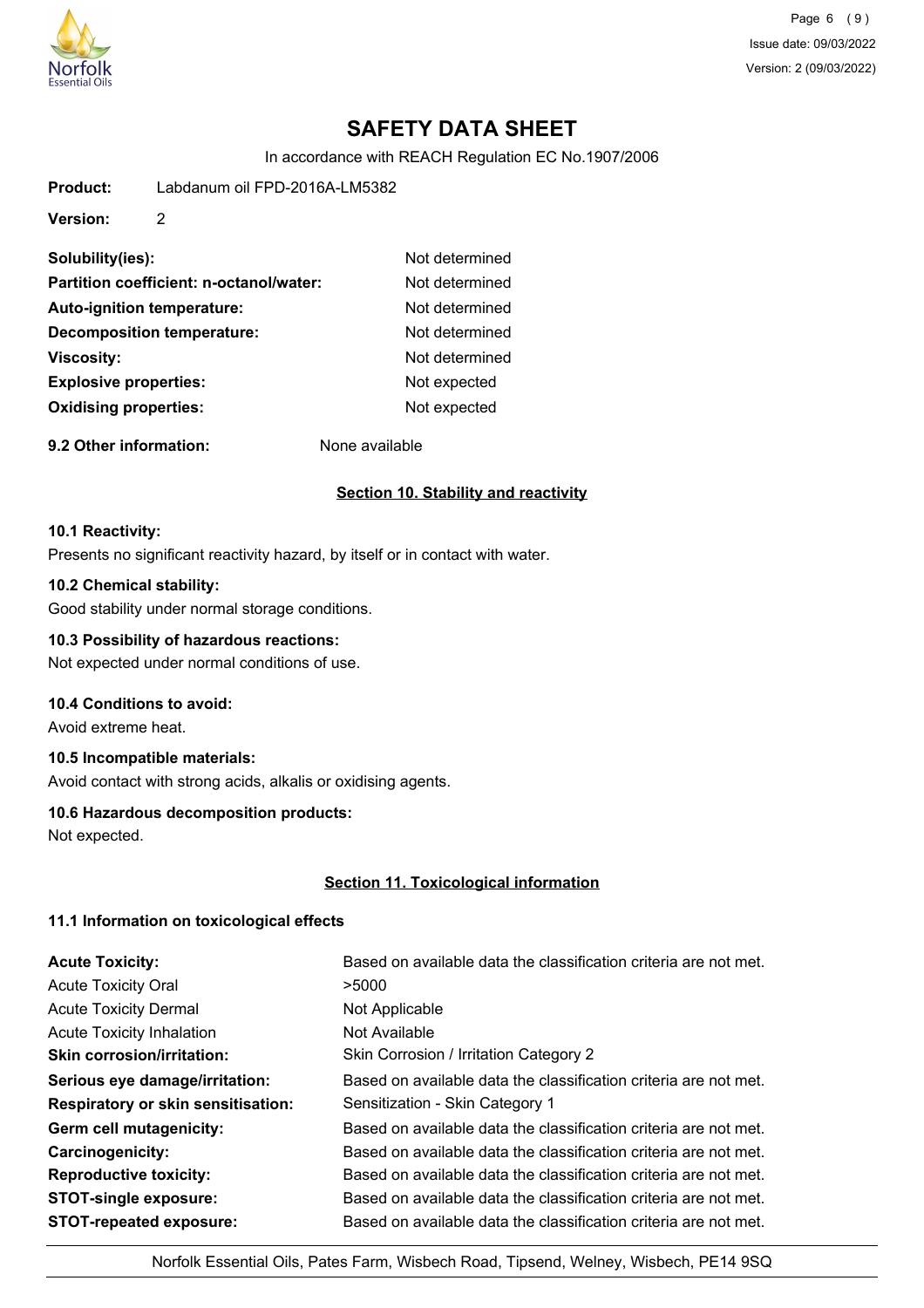

Page 7 (9) Issue date: 09/03/2022 Version: 2 (09/03/2022)

# **SAFETY DATA SHEET**

In accordance with REACH Regulation EC No.1907/2006

**Product:** Labdanum oil FPD-2016A-LM5382

**Version:** 2

**Aspiration hazard:** Aspiration Hazard Category 1

**Information about hazardous ingredients in the mixture** Not Applicable

Refer to Sections 2 and 3 for additional information.

### **Section 12. Ecological information**

**12.1 Toxicity:**

Very toxic to aquatic life with long lasting effects.

- **12.2 Persistence and degradability:** Not available
- **12.3 Bioaccumulative potential:** Not available

**12.4 Mobility in soil:** Not available

**12.5 Results of PBT and vPvB assessment:**

This substance does not meet the PBT/vPvB criteria of REACH, annex XIII.

**12.6 Other adverse effects:** Not available

### **Section 13. Disposal considerations**

### **13.1 Waste treatment methods:**

Dispose of in accordance with local regulations. Avoid disposing into drainage systems and into the environment. Empty containers should be taken to an approved waste handling site for recycling or disposal.

### **Section 14. Transport information**

| 14.1 UN number:                    | UN1169                                          |
|------------------------------------|-------------------------------------------------|
| 14.2 UN Proper Shipping Name:      | EXTRACTS, AROMATIC, LIQUID                      |
| 14.3 Transport hazard class(es):   | 3                                               |
| <b>Sub Risk:</b>                   |                                                 |
| 14.4. Packing Group:               | Ш                                               |
| <b>14.5 Environmental hazards:</b> | This is an environmentally hazardous substance. |
| 14.6 Special precautions for user: | None additional                                 |
|                                    |                                                 |

**14.7 Transport in bulk according to Annex II of MARPOL73/78 and the IBC Code:**

Not applicable

### **Section 15. Regulatory information**

## **15.1 Safety, health and environmental regulations/legislation specific for the substance or mixture**

Water Hazard Class (WGK): 3

### **15.2 Chemical Safety Assessment**

A Chemical Safety Assessment has not been carried out for this product.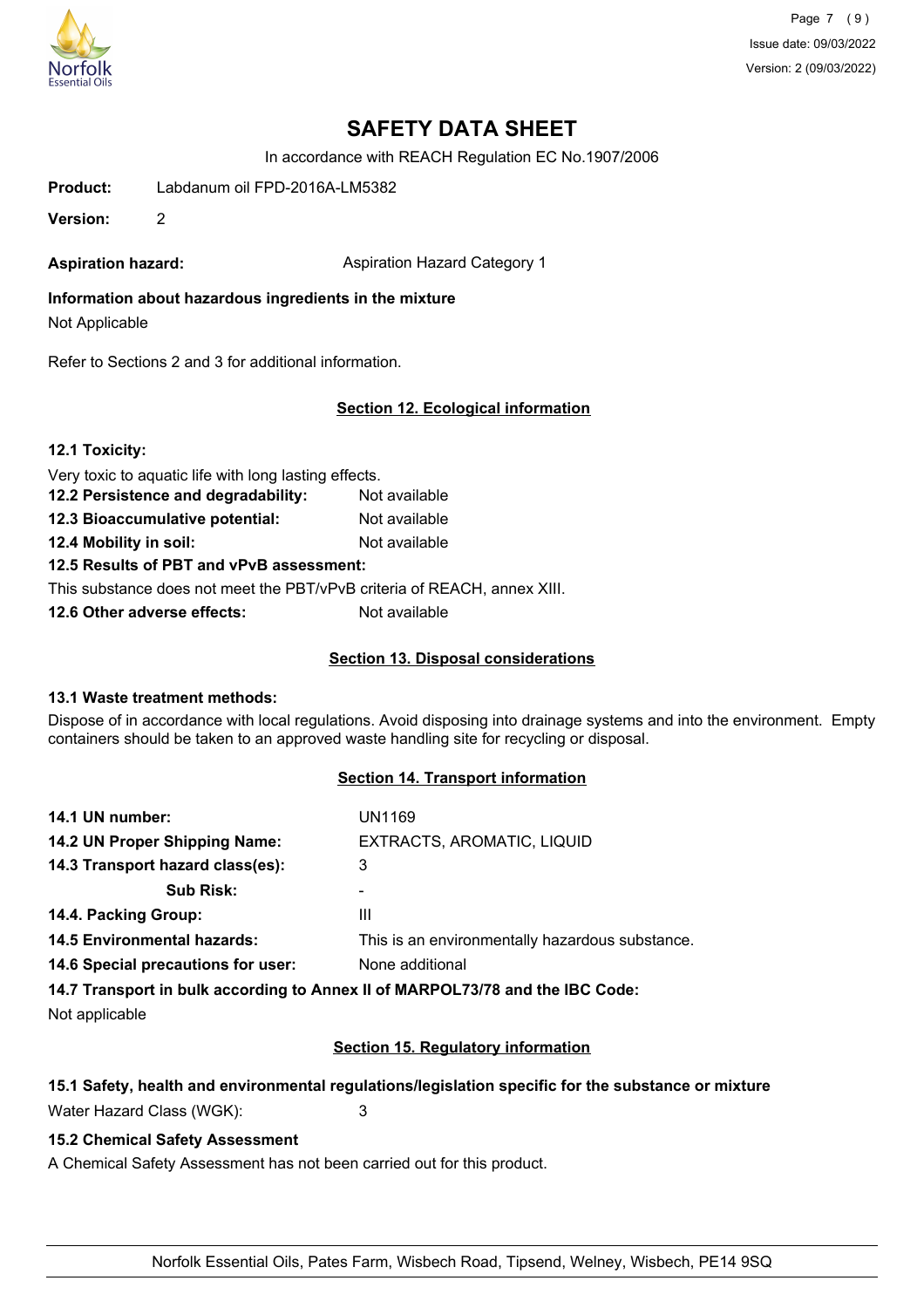

In accordance with REACH Regulation EC No.1907/2006

**Product:** Labdanum oil FPD-2016A-LM5382

**Version:** 2

#### **Section 16. Other information**

| <b>Concentration % Limits:</b>       | EH A1=50.20% EH C1=50.20% EH C2=5.02% EH C3=0.50200803% EH<br>C4=50.20% SCI 2=23.81% SS 1=2.44% AH 1=16.13% |
|--------------------------------------|-------------------------------------------------------------------------------------------------------------|
| <b>Total Fractional Values:</b>      | EH A1=1.99 EH C1=1.99 EH C2=19.92 EH C3=199.20 EH C4=1.99 SCL<br>$2=4.20$ SS 1=41.00 AH 1=6.20              |
| $\boldsymbol{V}$ ari ta waritalamari |                                                                                                             |

#### **Key to revisions:**

Concentration % Limits SECTION 3: Composition/information on ingredients Total Fractional Values

### **Key to abbreviations:**

| <b>Abbreviation</b> | <b>Meaning</b>                                                                                             |
|---------------------|------------------------------------------------------------------------------------------------------------|
| Aquatic Acute 1     | Hazardous to the Aquatic Environment - Acute Hazard Category 1                                             |
| Aquatic Chronic 1   | Hazardous to the Aquatic Environment - Long-term Hazard Category 1                                         |
| Asp. Tox 1          | Aspiration Hazard Category 1                                                                               |
| Flam. Liq. 3        | Flammable Liquid, Hazard Category 3                                                                        |
| Flam, Sol. 2        | Flammable Solid, Hazard Category 2                                                                         |
| H226                | Flammable liquid and vapour.                                                                               |
| H <sub>228</sub>    | Flammable solid.                                                                                           |
| H304                | May be fatal if swallowed and enters airways.                                                              |
| H315                | Causes skin irritation.                                                                                    |
| H317                | May cause an allergic skin reaction.                                                                       |
| H410                | Very toxic to aquatic life with long lasting effects.                                                      |
| P210                | Keep away from heat, sparks, open flames and hot surfaces. - No smoking.                                   |
| P233                | Keep container tightly closed.                                                                             |
| P240                | Ground/bond container and receiving equipment.                                                             |
| P241                | Use explosion-proof electrical, ventilating and lighting equipment.                                        |
| P242                | Use only non-sparking tools.                                                                               |
| P <sub>243</sub>    | Take precautionary measures against static discharge.                                                      |
| P <sub>261</sub>    | Avoid breathing vapour or dust.                                                                            |
| P <sub>264</sub>    | Wash hands and other contacted skin thoroughly after handling.                                             |
| P272                | Contaminated work clothing should not be allowed out of the workplace.                                     |
| P273                | Avoid release to the environment.                                                                          |
| P280                | Wear protective gloves/eye protection/face protection.                                                     |
| P301/310            | IF SWALLOWED: Immediately call a POISON CENTER or doctor/physician.                                        |
| P302/352            | IF ON SKIN: Wash with plenty of soap and water.                                                            |
| P303/361/353        | IF ON SKIN (or hair): Remove/take off immediately all contaminated clothing. Rinse skin with water/shower. |
| P331                | Do not induce vomiting.                                                                                    |
| P333/313            | If skin irritation or rash occurs: Get medical advice/attention.                                           |
| P362                | Take off contaminated clothing and wash before reuse.                                                      |
| P363                | Wash contaminated clothing before reuse.                                                                   |